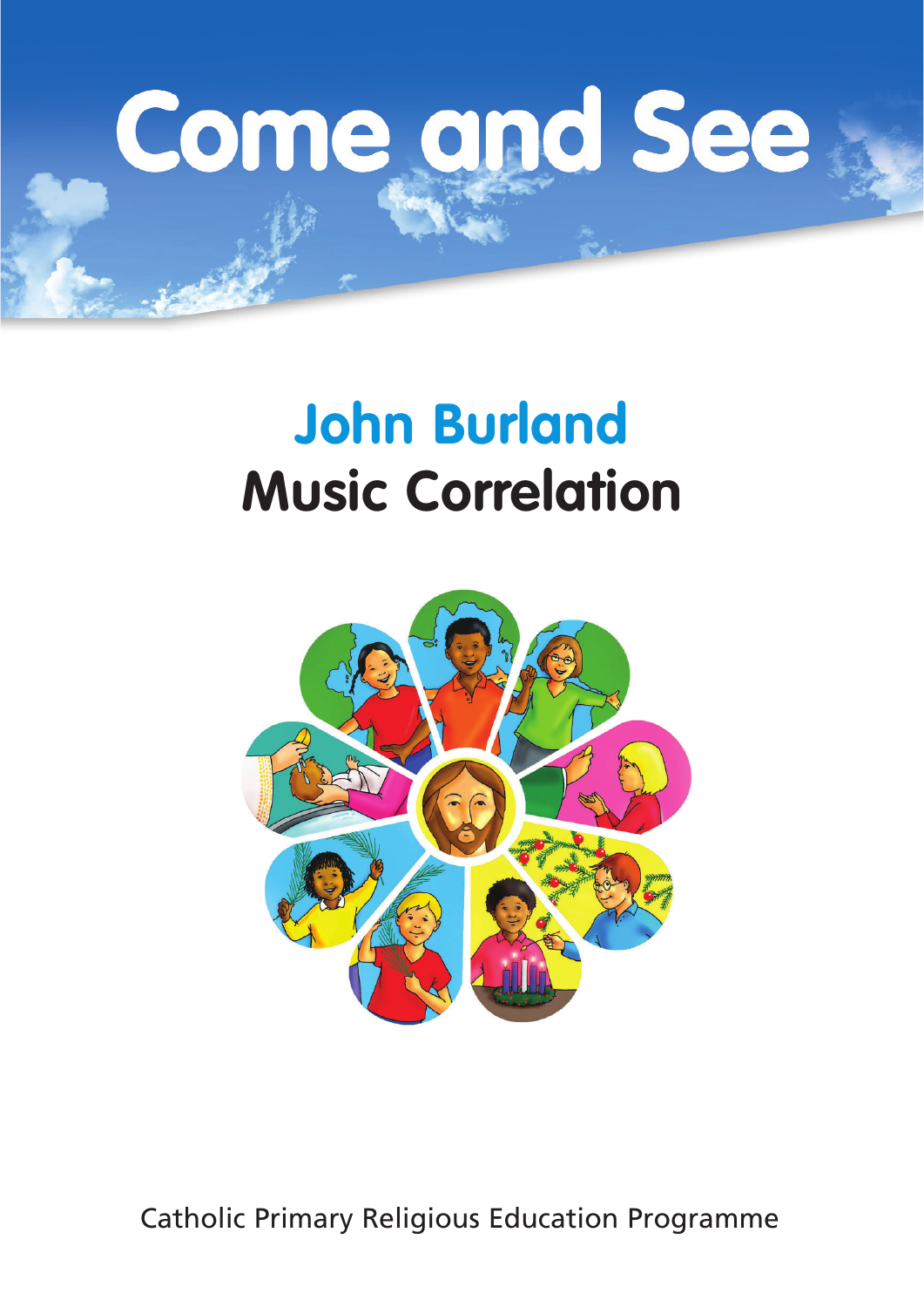# **EARLY YEARS 1&2**

**@March 2015**

| <b>THEMES &amp; TOPICS</b>                     | <b>EARLY YEARS 1 &amp; 2</b>                                               | <b>SUITABLE SONGS</b>                                                                                                                                | <b>SCRIPTURE</b><br><b>GRID SONG</b>                                                                                                                                                                                  | CD                                                    | <b>DVD</b>                                                           |
|------------------------------------------------|----------------------------------------------------------------------------|------------------------------------------------------------------------------------------------------------------------------------------------------|-----------------------------------------------------------------------------------------------------------------------------------------------------------------------------------------------------------------------|-------------------------------------------------------|----------------------------------------------------------------------|
| <b>Domestic church</b><br>family               | <b>Myself</b><br>God knows and loves<br>each one                           | God Loves Me<br>God's Love Is<br>I'm So Special<br>LOVE God                                                                                          |                                                                                                                                                                                                                       | GLM<br><b>MPC</b><br><b>MPC</b><br>AIC#1              | GLM<br><b>MPC</b><br><b>MPC</b><br><b>AIC</b>                        |
| <b>Baptism/confirmation</b><br>belonging       | <b>Welcome</b><br>Baptism; a welcome to<br>God's family                    | We Welcome You into Our<br>Church<br>We Welcome You to this<br>Place<br>Belonging Through<br>Baptism<br>The Church<br>God's Family                   | L.                                                                                                                                                                                                                    | <b>CTS</b><br>0F<br>GLM<br>GLM<br><b>LCC</b>          | ÷,<br>GLM<br><b>GLM</b>                                              |
| <b>Advent/ Christmas</b><br><b>loving</b>      | <b>Birthday</b><br>Looking forward to<br>Jesus' birthday                   | Glory to Our God<br>Halleluiah<br>Jesus' Lullaby<br>Christmas Star<br>Walk onto Bethlehem<br>Jesus' Lullaby<br>Joseph's Song<br>Happy Birthday Jesus | <b>YES:</b> Luke 2:8-20<br><b>YES:</b> Luke 2:8-20<br><b>YES:</b> Luke 2:8-20<br><b>YES: Matt 2:1-12</b><br><b>YES: Luke 2:4-7</b><br><b>YES: Luke 2:4-7</b><br><b>YES: Matt: 2:13-15</b><br>$\overline{\phantom{a}}$ | CS<br>CS<br>CS<br>CS<br>CS<br>CS<br>CS<br>LCC         | ÷.<br><b>MPC</b><br><b>MPC</b><br>$\overline{a}$<br><b>MPC</b><br>÷. |
| <b>Local church</b><br>community               | <b>Celebrating</b><br>People celebrate in<br>Church                        | The Church<br>Life's a Celebration<br>Let's Celebrate Now<br>Yes Lord I Believe                                                                      |                                                                                                                                                                                                                       | GLM<br>LCC<br><b>LCC</b><br>AWYS                      | GLM<br>÷<br><b>MPC</b>                                               |
| <b>Eucharist</b><br>relating                   | <b>Gathering</b><br>The parish family<br>gathers to celebrate<br>Eucharist | We Are God's Children<br>Children of the World<br>Gather Together<br>We Come Together<br>Come Gather<br>Everybody Gather As One                      |                                                                                                                                                                                                                       | <b>SFTJ</b><br>LCC<br><b>MPC</b><br>LCC<br>WIF<br>WIF | <b>MPC</b><br>$\overline{a}$                                         |
| <b>Lent/Easter</b><br>giving                   | <b>Growing</b><br>Looking forward to<br>Easter                             | The Great Commandment<br>You've Got to Love Them<br>Mary Our Mother<br>Mary Magdalene<br>The Holy Family                                             | YES: John 13:34-35<br>YES: John 13:34-35<br>YES: John 19:25-27<br>YES: John 19:25-27                                                                                                                                  | AIC#2<br>AIC#1<br><b>SOM</b><br>AIC#1<br>AIC#1        | <b>AIC</b><br><b>AIC</b><br>L.<br><b>AIC</b>                         |
| <b>Pentecost</b><br>serving                    | <b>Good News</b><br>Passing on the Good<br>news of Jesus                   | The Holy Spirit<br><b>Holy Spirit</b><br>Celebrating in the Spirit<br>Go Now<br>Walking In Faith                                                     | <b>YES:</b> Acts 2: 1-4                                                                                                                                                                                               | <b>GLM</b><br>AIC#1<br><b>CTS</b><br>LCC<br>WIF       | GLM<br>L.                                                            |
| <b>Reconciliation</b><br><b>Inter-relating</b> | <b>Friends</b><br>Friends of Jesus                                         | The Great Commandment<br>You've Got to Love Them<br>Come and Follow Me<br>I Am the Way                                                               | YES: John 13:34-35<br>YES: John 13:34-35<br><b>YES:</b> Mark 6: 6-7<br>$\overline{\phantom{a}}$                                                                                                                       | AIC#2<br>AIC#1<br>AIC#2<br>AIC#1                      | <b>AIC</b><br><b>AIC</b><br>$\overline{\phantom{a}}$<br><b>AIC</b>   |
| <b>Universal Church</b><br>world               | <b>Our world</b><br>God's wonderful world                                  | God Created You and Me<br>The Wonder of God<br>All God's ANIMALS<br>Take Care of Me                                                                  | <b>YES:</b> Genesis 1:3, 9, 20.                                                                                                                                                                                       | AIC#1<br>LCC<br><b>SFTJ</b><br><b>SFTJ</b>            | <b>AIC</b>                                                           |

**Come and See** John Burland Music Correlation

#### **CD/DVD Abbreviations**

**AIC**=Alive in Christ Volume 1 or 2 **AWYS**=And With Your Spirit **CTS**=Celebrating the Sacraments **CS**=Christmas Star

**GLM**=God Loves Me **LCC**=Let's Celebrate Collection **MOU**=Mass of Unity **MPC**=Move! Pray! Celebrate!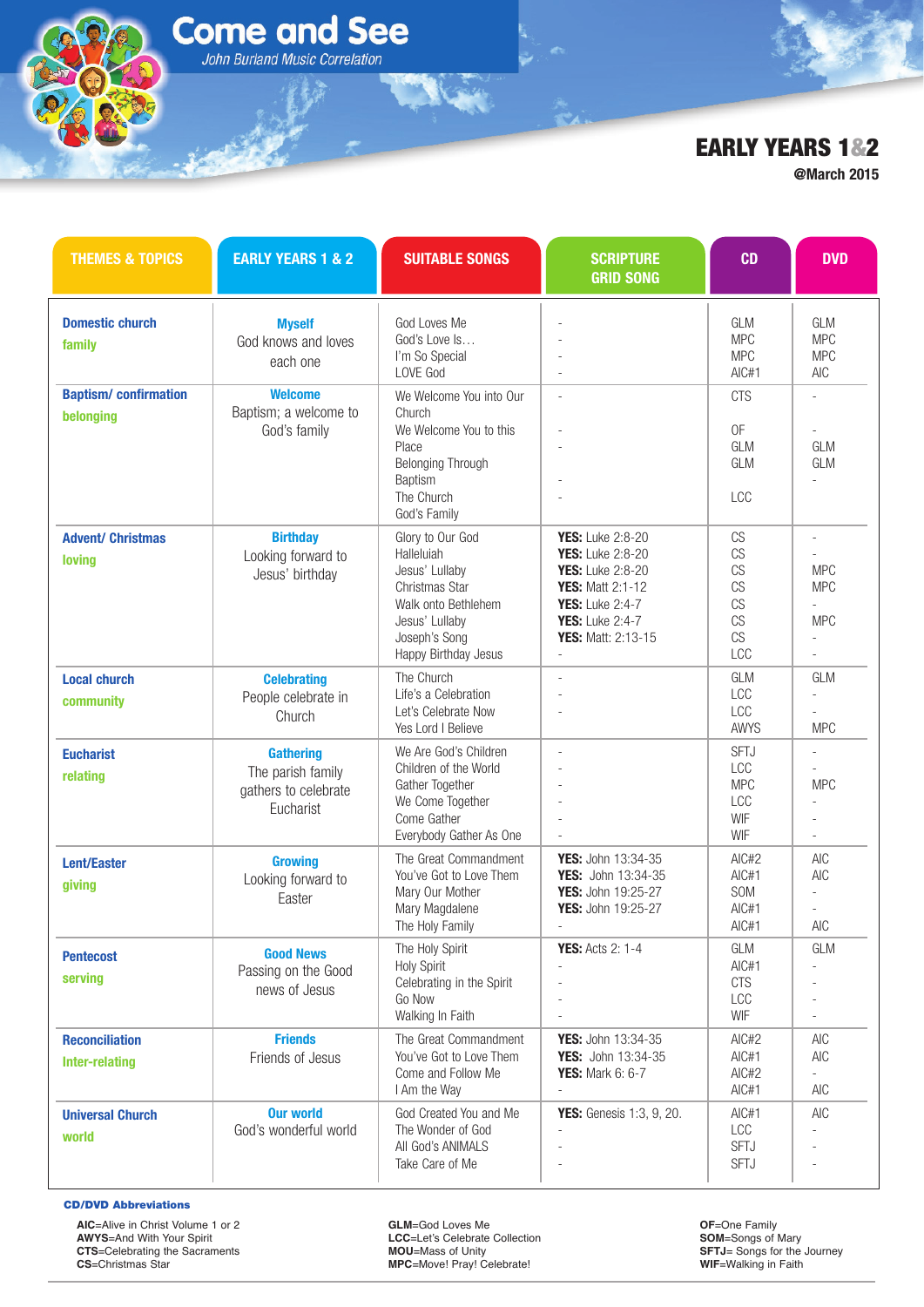## **YEAR 1&FS1 @March 2015**

THEMES & TOPICS **the state of the Suitable Songs the Scripture that CD the DVD GRID SONG Domestic church family Baptism/ confirmation belonging Advent/ Christmas loving Local church community Eucharist relating Lent/Easter giving Pentecost serving Reconciliation Inter-relating Universal Church world Families** God's love and care for every family **Belonging**  Baptism an invitation to belong to God's family **Waiting**  Advent a time to look forward to Christmas **Special people**  People in the parish family **Meals** Mass; Jesus' special meal **Change**  Lent a time for change **Holidays & holydays**  Pentecost: feast of the Holy Spirit **Being sorry** God helps us to choose well Sacrament of Reconciliation **Neighbours**  Neighbours share God's world LOVE God Sing to God With Shouts of Joy How Awesome is Your Name God Loves Me The Holy Family Building God's Kingdom God's Family I Am the Way Mantra 1 Mary O Blessed One Mary Our Mother Walk on to Bethlehem Jesus' Lullaby Glory to Our God The Holy Family Joseph's Song Mary Our Mother The Church Do This in Memory of Me Come Share This Meal Come to the Table Lord By Your Cross Sign of the Cross Hosanna! Shout Hosanna! New Life He Lives Holy Spirit Pentecost Song The Holy Spirit I'm Sorry I Am the Way The Great Commandment Zacchaeus I Will Praise You Lord The Good Samaritan LOVE God Love Like Jesus Did - - - - - **YES:** Mark 10:13-16 - **YES:** Mark 10:13-16 - **YES:** Luke 1:26-31, 38 **YES:** Luke 1:26-31, 38 **YES:** Luke 2:1-7 **YES:** Luke 2:8-20 **YES:** Luke 2:8-20 - - - - **YES:** Luke 22:19-20 **YES:** Luke 22:19-20 **YES:** Luke 22:19-20 - - **YES:** Mark 11:1-11 **YES:** Mark 16:1-6 **YES:** Mark 16:1-6 **YES:** John 14:26 **YES:** Acts 2: 1-4 **YES:** Acts 2: 1-4 - - **YES:** John 13:34-35 **YES:** Luke 19:1-10 - **YES:** Luke 10:25-37 **YES:** Luke 10:25-37 **YES:** Luke 10:25-37 AIC#1 OF AIC#1 GLM AIC#1 GLM LCC AIC#1 AIC#1 CS SOM CS  $CS$  $CS$ AIC#1 CS SOM GLM MPC GLM MPC LTMYW GLM **LTMYW** MPC AIC#2 AIC#1 CTS GLM GLM AIC#1 AIC#2 AIC#1 OF AIC#2 AIC#1 GLM AIC GLM - GLM AIC GLM - AIC - - - - MPC - AIC - - GLM MPC GLM MPC - - - MPC - - - GLM GLM AIC AIC - - AIC AIC GLM

**Come and See** John Burland Music Correlation

**CD/DVD Abbreviations**

**AIC**=Alive in Christ Volume 1 or 2 **AWYS**=And With Your Spirit **CTS**=Celebrating the Sacraments **CS**=Christmas Star

**GLM**=God Loves Me **LCC**=Let's Celebrate Collection **MOU**=Mass of Unity **MPC**=Move! Pray! Celebrate!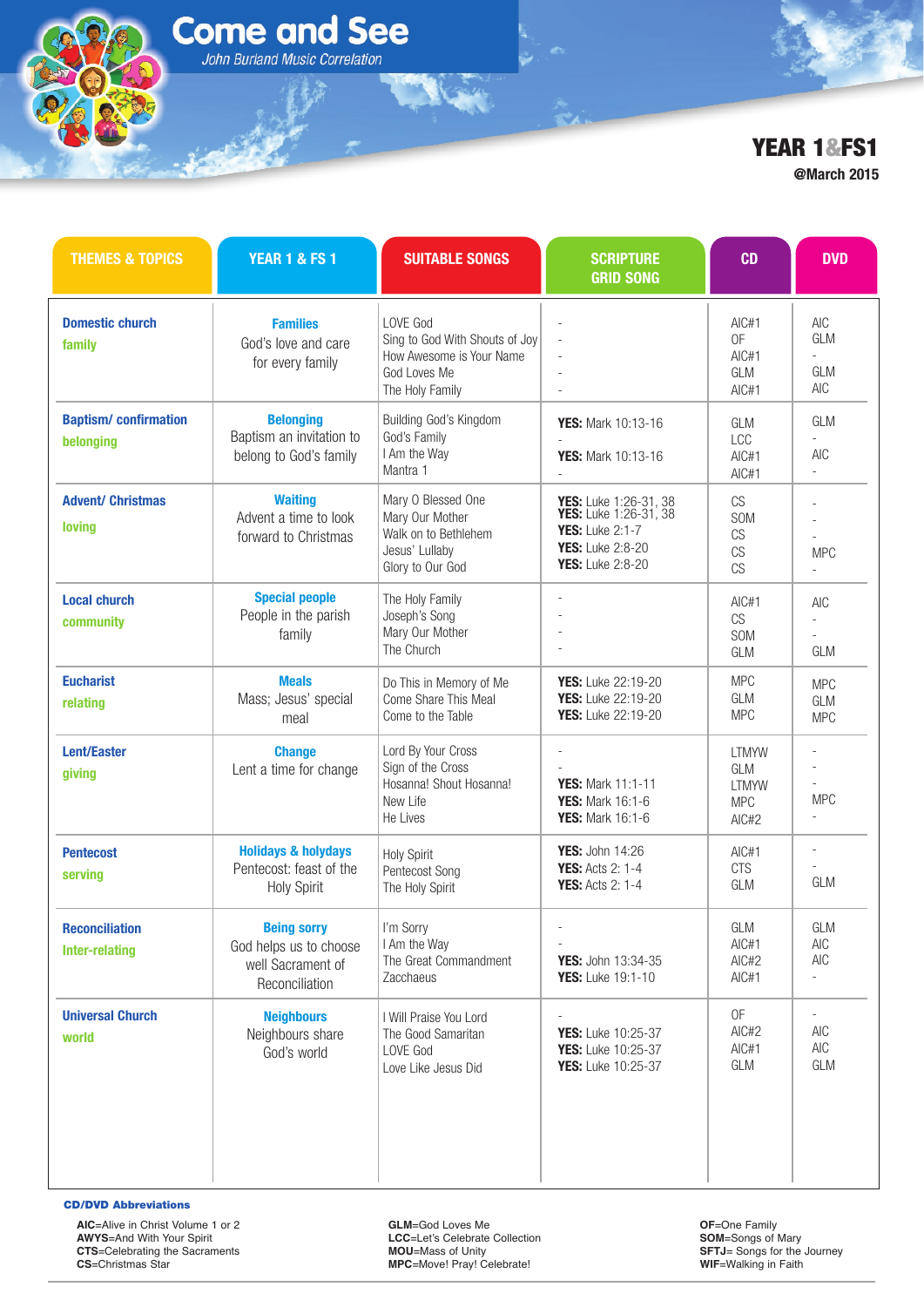## **YEAR 2&FS2 @March 2015**

THEMES & TOPICS **The Mess of Suitable Songs the Scripture that CD the DVD GRID SONG Domestic church family Baptism/ confirmation belonging Advent/ Christmas loving Local church community Eucharist relating Lent/Easter giving Pentecost serving Reconciliation Inter-relating Universal Church world Beginnings**  God at every beginning **Signs & symbols**  Signs & symbols in Baptism **Preparations**  Advent; preparing to celebrate Christmas **Books**  The books used in Church **Thanksgiving**  Mass a special time for saying thank you to God for everything, especially Jesus **Opportunities**  Lent; an opportunity to start anew in order to celebrate Jesus' new life **Spread the word** Pentecost a time to spread the Good News **Rules** Reasons for rules in the Christian family Sacrament of Reconciliation **Treasures**  God's treasure; the world God Created You and Me How Awesome is Your Name We Praise You God The Holy Family I Will Praise You Lord We Welcome You into Our Church Belonging Through Baptism Yes Lord I Believe Mary O Blessed One Mary's Song of Praise Mary Our Mother The Baptism of Jesus Take This and Eat Come to the Table Come Share This Meal Do This in Memory of Me These Ashes Hosanna! Shout Hosanna! Serving Each Other New Life He is Risen Alleluia! Mary Magdalene The Pentecost Song The Holy Spirit He Lives Proclaim the Word Come O Holy Spirit The Great Commandment You've Got to Love Them How May Times Lord? His Laws Make Us free God Created You and Me How Awesome is Your Name We Praise You God A Song of Praise I Will Praise You Lord Sing to God With Shouts of Joy! **YES:** Genesis 1:39 **YES:** Psalm 8: 3-11 Signs & Symbols **YES:** Luke 26-31,38 **YES:** Luke 1: 46-55 **YES:** Matthew 3:13-17 **YES:** Luke 22: 19-20 **YES:** Luke 22: 19-20 **YES:** Luke 22: 19-20 **YES:** Luke 22: 19-20 - **YES:** Mark 11:1-11 **YES:** John 13: 4-15 **YES:** Matthew 28:1-10 **YES:** Matthew 28:1-10 **YES:** Matthew 28:1-10 **YES:** Acts 2: 1-4 **YES:** John 14:26 **YES:** Luke 24: 1-9 - **Yes:** John 15:12 **Yes:** Col 3:10-17 **Yes:** Matt 18:21-22 - **Yes:** Genesis 1:3, 9,20, 24-26 AIC#1 AIC#1 GLM AIC# 1 OF **CTS** GLM AWYS  $CS$ AIC#1 SOM AIC#1 AIC#2 MPC GLM MPC LTMYW LTMYW AIC #1 MPC MPC AIC#1 C<sub>TS</sub> GLM AIC#2 **WIF WIF** AIC#2 AIC#1 AIC#1 AIC#1 AIC#1 - AIC#1 GLM LTMYW OF OF AIC AIC GLM DVD - - GLM MPC - - - - - MPC GLM MPC - - - MPC MPC AIC - GLM - - - AIC AIC - - AIC - - GLM - - GLM

**Come and See** John Burland Music Correlation

**CD/DVD Abbreviations**

**AIC**=Alive in Christ Volume 1 or 2 **AWYS**=And With Your Spirit **CTS**=Celebrating the Sacraments **CS**=Christmas Star

**GLM**=God Loves Me **LCC**=Let's Celebrate Collection **MOU**=Mass of Unity **MPC**=Move! Pray! Celebrate!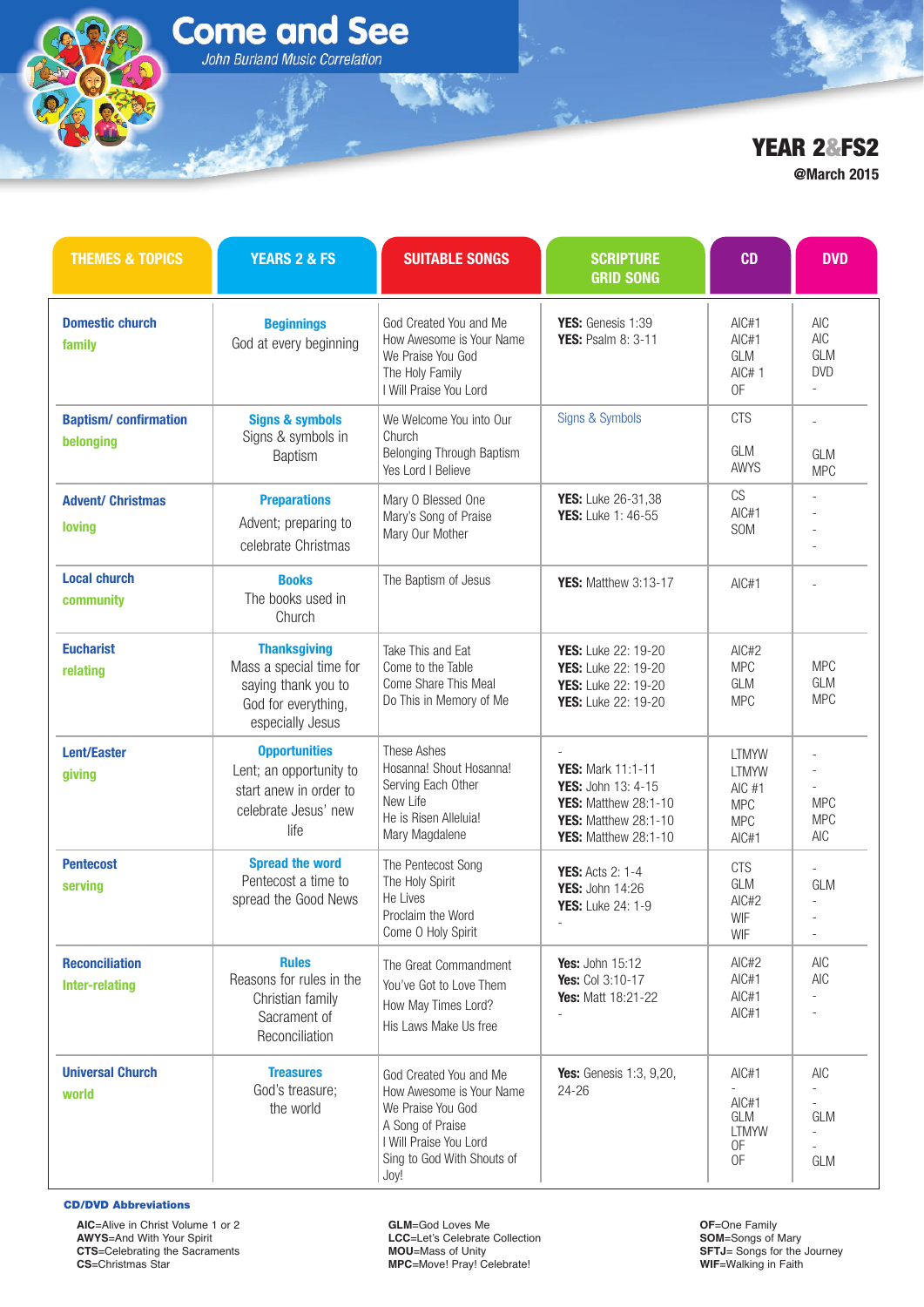**Come and See** John Burland Music Correlation

# **YEAR 3 @March 2015**

| <b>THEMES &amp; TOPICS</b>                     | <b>YEAR 3</b>                                                                                      | <b>SUITABLE SONGS</b>                                                                                                                                                     | <b>SCRIPTURE</b><br><b>GRID SONG</b>                                                                                                                                            | <b>CD</b>                                                                                             | <b>DVD</b>                                                                           |
|------------------------------------------------|----------------------------------------------------------------------------------------------------|---------------------------------------------------------------------------------------------------------------------------------------------------------------------------|---------------------------------------------------------------------------------------------------------------------------------------------------------------------------------|-------------------------------------------------------------------------------------------------------|--------------------------------------------------------------------------------------|
| <b>Domestic church</b><br>family               | <b>Homes</b><br>God's dream for<br>every family                                                    | LOVE God<br>My Ten Commandments<br>His Laws Make Us Free<br>The Great Commandment<br>My Peace Be With You Always<br>Least of My Brothers                                  | <b>YES:</b> Eph 5:1-9<br><b>YES:</b> Eph 6:1-4<br><b>YES:</b> Luke 2:39-40<br>YES: John 13:34-35<br>YES: Col 3:12-17<br>$\overline{\phantom{a}}$                                | AIC#1<br>GLM<br>AIC#1<br>AIC#2<br>0F<br>AIC#2                                                         | AIC<br>GLM<br>$\overline{\phantom{a}}$<br><b>AIC</b><br>$\overline{\phantom{a}}$     |
| <b>Baptism/confirmation</b><br>belonaina       | <b>Promises</b><br>Promises made at<br>Baptism                                                     | Alive in Christ<br>The Baptism of Jesus<br>Belonging Through Baptism<br>Yes Lord I Believe<br>We Welcome You into Our<br>Church                                           | <b>YES: Jer 31:3</b><br><b>YES: Mark 1:9-11</b>                                                                                                                                 | AIC#1<br>AIC#2<br>GLM<br>AWYS/<br>WIF<br><b>CTS</b>                                                   | <b>AIC</b><br>÷<br>GLM<br>$\overline{\phantom{a}}$<br>$\overline{\phantom{a}}$<br>L. |
| <b>Advent/ Christmas</b><br><b>loving</b>      | <b>Visitors</b><br>Advent: waiting for the<br>coming of Jesus                                      | The Promise Part 2<br>Mary O Blessed One<br>Mary's Song of Praise<br>Walk on to Bethlehem<br>Jesus' Lullaby<br>Glory to Our God<br>Christmas Star                         | <b>YES:</b> Isaiah 40:1-5<br>YES: Luke 26-31,38-58<br><b>YES:</b> Luke 2: 1-20<br><b>YES:</b> Luke 2: 1-20<br><b>YES:</b> Luke 2: 1-20<br><b>YES: Matt:2:1-12</b>               | CS<br>$\overline{\text{CS}}$<br>AIC#2<br>CS<br>CS<br>$\overline{\text{CS}}$<br>$\overline{\text{CS}}$ | L.<br><b>AIC</b><br><b>MPC</b><br><b>MPC</b><br>÷,<br>÷,                             |
| <b>Local church</b><br>community               | <b>Journeys</b><br>Christian family's<br>journey with Jesus                                        | I Will Praise You Lord<br>We Praise You God<br>A Song of Praise<br>Sing to God With Shouts of<br>joy!                                                                     | <b>YES: Psalm:118: 26-29</b>                                                                                                                                                    | 0F<br>GLM<br><b>LTMYW</b><br>0F                                                                       | $\overline{a}$<br>GLM                                                                |
| <b>Eucharist</b><br>relating                   | <b>Listening &amp; sharing</b><br>Jesus gives himself to<br>us in a special way                    | And With Your Spirit<br>God's Grace<br>Come Share This Meal<br>Come to the Table                                                                                          | <b>YES:</b> 2 Tim 4:22<br><b>YES:</b> 2 Tim 4:22                                                                                                                                | <b>AWYS</b><br>WIF<br><b>GLM</b><br><b>MPC</b>                                                        | $\overline{\phantom{a}}$<br><b>MPC</b>                                               |
| <b>Lent/Easter</b><br>giving                   | <b>Giving all</b><br>Lent a time to<br>remember Jesus' total<br>giving                             | The Good Samaritan<br>The Beatitudes<br>Lord By Your Cross<br>Mary Magdalene<br>He Lives<br>He is Risen Alleluia                                                          | <b>YES: Matt 5:1-17</b><br><b>YES: Mark 15:21-27</b><br><b>YES:</b> Luke 24:1-12<br><b>YES:</b> Luke 24:1-12<br><b>YES:</b> Luke 24:1-12                                        | AIC#2<br>AIC#2<br><b>LTMYW</b><br>AIC#1<br>AIC#2<br><b>MPC</b>                                        | <b>AIC</b><br><b>AIC</b><br><b>MPC</b>                                               |
| <b>Pentecost</b><br>serving                    | <b>Energy</b><br>Gifts of the Holy<br>Spirit                                                       | The Gifts of the Spirit<br>Holy Spirit Live in Us<br>Pentecost Song<br>The Holy Spirit<br><b>Holy Spirit</b><br>He Lives<br>The Gifts of the Spirit<br>Come O Holy Spirit | YES: 1 Cor 12:4-8<br><b>YES: 1 Cor 12:11</b><br><b>YES:</b> Acts 2:1-18<br><b>YES: Acts 2:1-18</b><br><b>YES: Matt: 28: 1-10</b><br>YES: Isaiah 11:2<br><b>YES: Acts 1:6-11</b> | <b>SFTJ</b><br><b>CTS</b><br><b>CTS</b><br>GLM<br>AIC#1<br>AIC#2<br><b>SFTJ</b><br>WIF                | GLM                                                                                  |
| <b>Reconciliation</b><br><b>Inter-relating</b> | <b>Choices</b><br>The importance<br>of examination of<br>conscience Sacrament<br>of Reconciliation | The Prodigal Son<br>Choices<br>Through My Fault<br>I'm Sorry<br>Coming Back Together                                                                                      | <b>YES:</b> Luke 15:11-20                                                                                                                                                       | AIC#2<br>GLM<br><b>AWYS</b><br><b>GLM</b><br><b>MPC</b>                                               | GLM<br><b>GLM</b><br><b>MPC</b>                                                      |
| <b>Universal Church</b><br>world               | <b>Special places</b><br>Holy places for Jesus<br>& the Christian                                  | Walk onto Bethlehem<br>The Beatitudes<br>Celebrating in the Spirit<br>The Baptism of Jesus                                                                                | <b>YES: Matt:5:1-2</b><br>YES: Romans: 5:5<br><b>YES: Mark 1:9</b>                                                                                                              | CS<br>AIC#2<br><b>CTS</b><br>AIC#2                                                                    |                                                                                      |

#### **CD/DVD Abbreviations**

**AIC**=Alive in Christ Volume 1 or 2 **AWYS**=And With Your Spirit **CTS**=Celebrating the Sacraments **CS**=Christmas Star

**GLM**=God Loves Me **LCC**=Let's Celebrate Collection **MOU**=Mass of Unity **MPC**=Move! Pray! Celebrate!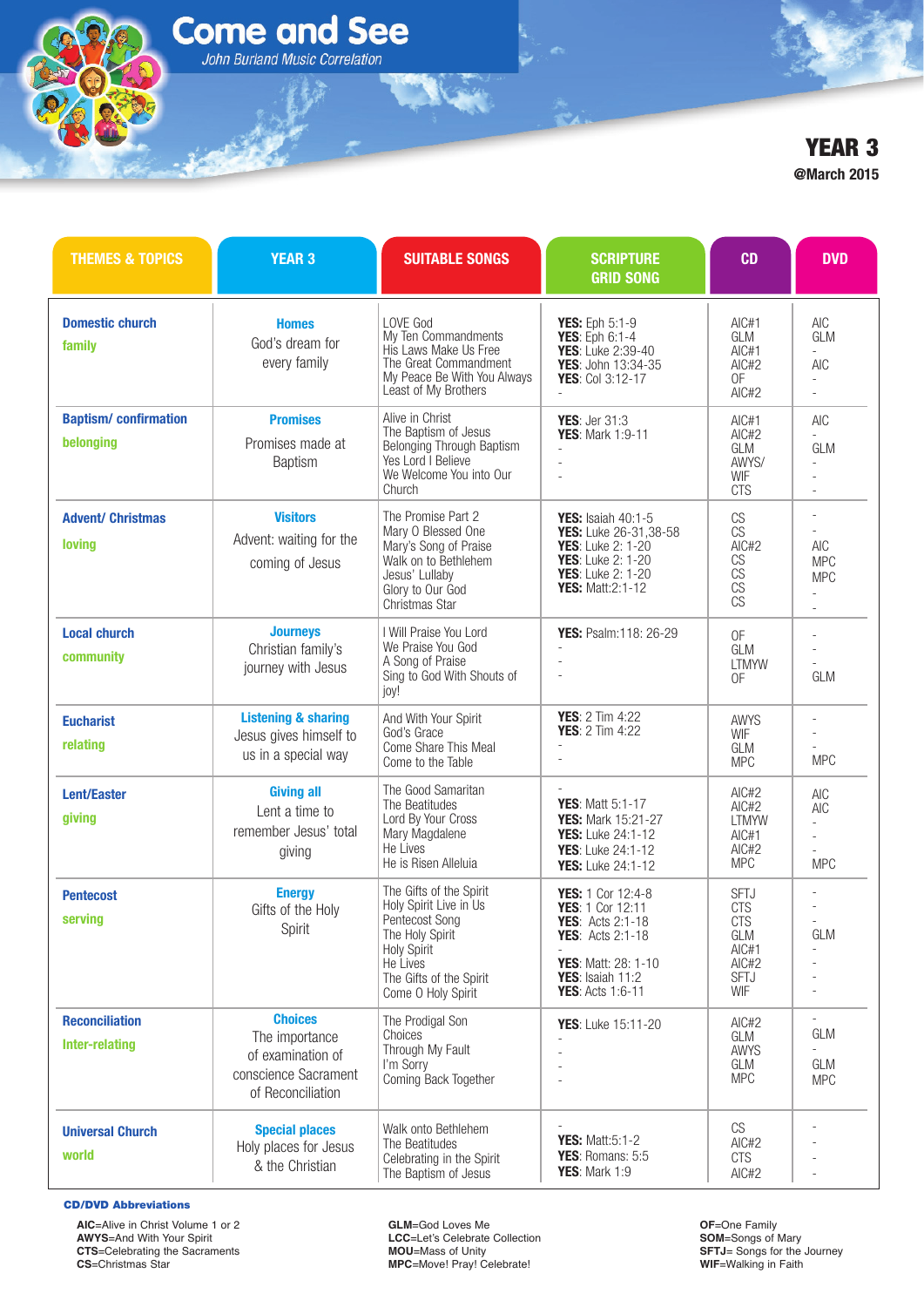**Come and See** John Burland Music Correlation

# **YEAR 4 @March 2015**

| <b>THEMES &amp; TOPICS</b>                     | <b>YEAR 4</b>                                                                                                                | <b>SUITABLE SONGS</b>                                                                                                                      | <b>SCRIPTURE</b><br><b>GRID SONG</b>                                                                                                                                                     | CD                                                                                 | <b>DVD</b>                                                                      |
|------------------------------------------------|------------------------------------------------------------------------------------------------------------------------------|--------------------------------------------------------------------------------------------------------------------------------------------|------------------------------------------------------------------------------------------------------------------------------------------------------------------------------------------|------------------------------------------------------------------------------------|---------------------------------------------------------------------------------|
| <b>Domestic church</b><br>family               | <b>People</b><br>The family of God<br>in Scripture                                                                           | Abraham<br>Abraham<br>Lord Teach Me Your Ways<br>Mary O Blessed One<br>Joseph's Song                                                       | YES: Genesis 12: 1-8, 18<br>YES: Genesis 21:1-7<br>YES: Matt 1:14-20<br><b>YES: Matt 1:14-20</b>                                                                                         | AIC#2<br>AIC#2<br><b>LTMYW</b><br>CS<br>CS                                         |                                                                                 |
| <b>Baptism/confirmation</b><br>belonging       | <b>Called</b><br>Confirmation:<br>a call to witness                                                                          | Called to Change the World<br>Building God's Kingdom<br>Come and Follow Me<br>Christ Our Light<br>Come O Holy Spirit<br>Yes Lord I Believe | <b>YES:</b> Mark 1: 14-20<br><b>YES:</b> Mark 1: 14-20<br>YES: 1 John 1:5-7                                                                                                              | WIF<br>GLM<br>AIC#2<br>0F<br>WIF<br>AWYS                                           | GLM<br><b>AIC</b><br><b>MPC</b>                                                 |
| <b>Advent/ Christmas</b><br><b>loving</b>      | Gift<br>God's gift of love &<br>friendship in Jesus                                                                          | My Shepherd<br>Christmas Star<br>Jesus' Lullaby<br>Halleluiah<br>Through My Fault<br>We Praise You God<br>A Song of Praise                 | <b>YES:</b> Isaiah 40:9-11<br><b>YES: Matt 2: 1-12</b><br><b>YES:</b> Matt 2: 1-12<br><b>YES:</b> 1 John 1:4<br>YES: 1 John 1:9-10<br><b>YES: Phil 4: 4-7</b><br><b>YES: Phil 4: 4-7</b> | <b>MPC</b><br><b>MPC</b><br><b>MPC</b><br>CS<br>AWYS<br><b>GLM</b><br><b>LTMYW</b> | <b>MPC</b><br><b>MPC</b><br><b>MPC</b><br>L.<br>GLM<br>$\overline{\phantom{a}}$ |
| <b>Local church</b><br>community               | <b>Community</b><br>life in the local<br>Christian community:<br>ministries inthe parish                                     | His Laws Make Us Free<br>Come and Follow Me<br>Proclaim the Word<br>Within This Community                                                  | YES: Rom 12: 8-11<br>YES: Mark 3: 13-19<br><b>YES:</b> Acts 6: 2-13<br>$\overline{\phantom{a}}$                                                                                          | AIC#1<br>AIC#2<br>WIF<br><b>CTS</b>                                                | $\frac{1}{2}$<br><b>AIC</b><br>L.                                               |
| <b>Eucharist</b><br>relating                   | <b>Giving &amp; receiving</b><br>Living in communion                                                                         | The Great Commandment<br>Least of My Brothers<br>You've Got to Love Them                                                                   | <b>YES: Matt 5:45-48</b>                                                                                                                                                                 | AIC#2<br>AIC#2<br>AIC#1                                                            | <b>AIC</b><br><b>AIC</b>                                                        |
| <b>Lent/Easter</b><br>giving                   | <b>Self discipline</b><br>Celebrating growth to<br>new life                                                                  | You've Got to Love Them<br>Serving Each Other<br>Lord By Your Cross<br>He Has Risen Alleluia!<br>He Lives<br>New Life                      | YES: Luke 6:27-28<br>YES: John 13: 4-9, 12-15<br>YES: Mark 15: 23-41<br><b>YES:</b> Mark 16: 2-8<br><b>YES: Mark 16: 2-8</b>                                                             | AIC#1<br>AIC#2<br><b>LTMYW</b><br><b>MPC</b><br>AIC#2<br>LCC                       | <b>AIC</b><br>$\overline{\phantom{a}}$<br>٠<br><b>MPC</b><br><b>MPC</b>         |
| <b>Pentecost</b><br>serving                    | <b>New life</b><br>To hear & live the<br>Easter message                                                                      | Pentecost Song<br>Come O Holy Spirit<br>Holy Spirit Live in Us<br>Celebrating in the Spirit                                                | <b>YES:</b> Acts 2: 1-18                                                                                                                                                                 | <b>CTS</b><br>WIF<br><b>CTS</b><br><b>CTS</b>                                      |                                                                                 |
| <b>Reconciliation</b><br><b>Inter-relating</b> | <b>Building bridges</b><br>Admitting wrong,<br>being reconciled with<br>God and each other<br>Sacrament of<br>Reconciliation | You've Got to Love Them<br>How Many Times, Lord?<br>The Great Commandment<br>My Shepherd<br>I'm Sorry<br><b>CHOICES</b>                    | YES: Mark 12:30-31<br><b>YES:</b> Luke 15:3-7                                                                                                                                            | AIC#1<br>AIC#1<br>AIC#2<br><b>MPC</b><br>GLM<br>GLM                                | <b>AIC</b><br>$\sim$<br><b>AIC</b><br><b>MPC</b><br>GLM<br>GLM                  |
| <b>Universal Church</b><br>world               | <b>God's people</b><br>Different saints show<br>people what God is like                                                      | The Gifts of the Spirit<br>Called to Change the World<br>We Are God's Children<br>One Family                                               | YES: 1 Cor 12:4-30<br>YES: 1 Cor 12:4-30<br>YES: 1 John 3:1-3                                                                                                                            | SFTJ<br>WIF<br><b>SFTJ</b><br><b>MPC</b>                                           | <b>MPC</b>                                                                      |

#### **CD/DVD Abbreviations**

**AIC**=Alive in Christ Volume 1 or 2 **AWYS**=And With Your Spirit **CTS**=Celebrating the Sacraments **CS**=Christmas Star

**GLM**=God Loves Me **LCC**=Let's Celebrate Collection **MOU**=Mass of Unity **MPC**=Move! Pray! Celebrate!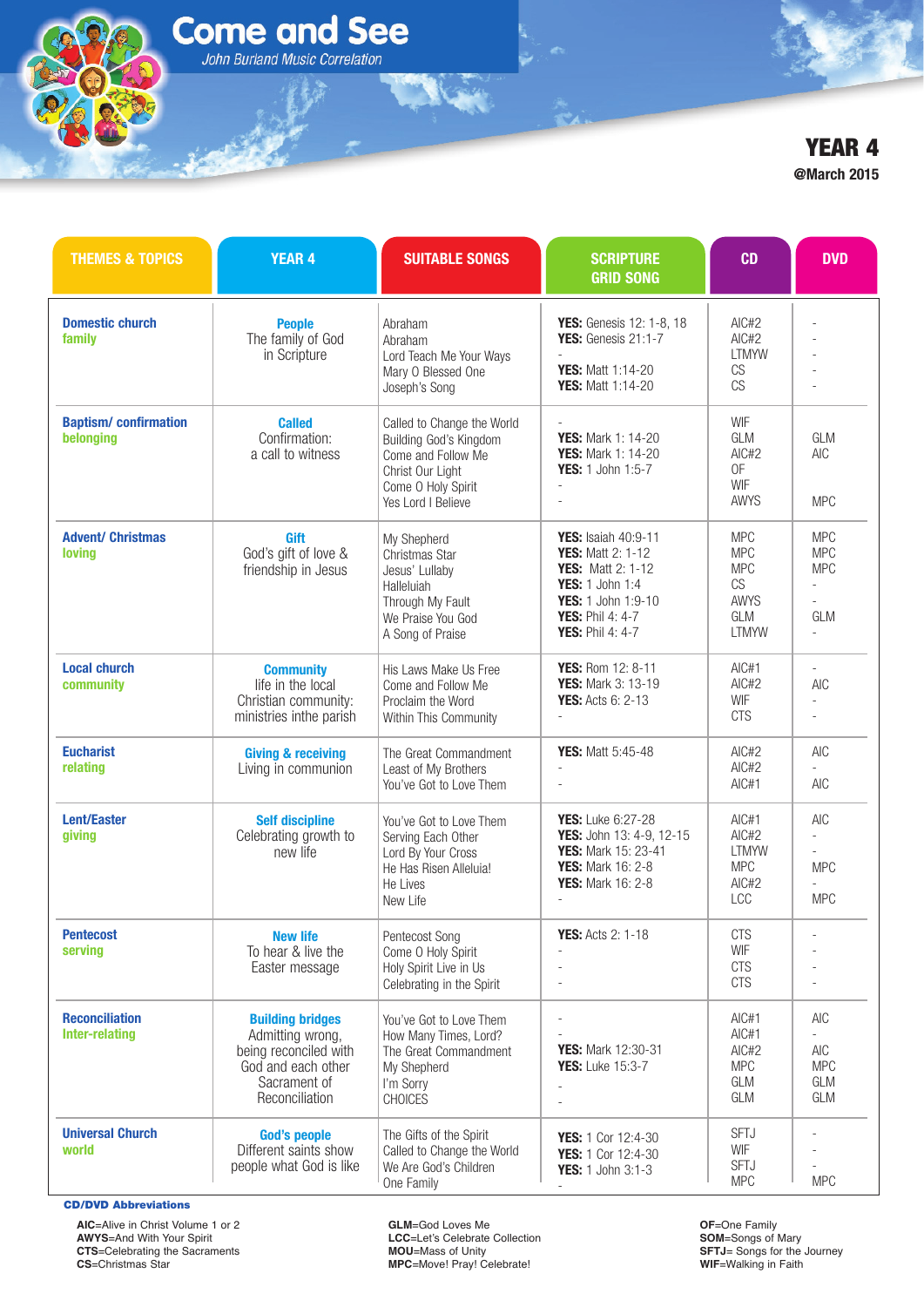**Come and See** John Burland Music Correlation

# **YEAR 5 @March 2015**

| <b>THEMES &amp; TOPICS</b>                     | <b>YEAR 5</b>                                                                                        | <b>SUITABLE SONGS</b>                                                                                                                                                                     | <b>SCRIPTURE</b><br><b>GRID SONG</b>                                                                                                                           | CD                                                                                               | <b>DVD</b>                                                                     |
|------------------------------------------------|------------------------------------------------------------------------------------------------------|-------------------------------------------------------------------------------------------------------------------------------------------------------------------------------------------|----------------------------------------------------------------------------------------------------------------------------------------------------------------|--------------------------------------------------------------------------------------------------|--------------------------------------------------------------------------------|
| <b>Domestic church</b><br>family               | <b>Ourselves</b><br>Created in the image &<br>likeness of God                                        | The Great Commandment<br>My Peace Be With You Always<br>My Peace Be With You Always<br>We Praise You God<br>A Song of Praise                                                              | YES: Col:3:12-17<br>YES: Col:3:12-17<br><b>YES: Phil 4:4-9</b><br>$\alpha$<br>$\alpha$                                                                         | AIC#2<br>0F<br>0F<br>GLM<br><b>LYMYW</b>                                                         | <b>AIC</b><br>$\sim$<br>$\sim$<br>GLM<br>÷                                     |
| <b>Baptism/confirmation</b><br>belonging       | <b>Life choices</b><br>Marriage commitment<br>and service                                            | God's Grace<br>The Seven Sacraments<br>From Today<br>The Beatitudes<br>We Have Been called                                                                                                | J.<br><b>YES:</b> Matt 5: 6-9                                                                                                                                  | WIF<br><b>GLM</b><br><b>CTS</b><br>AIC#2<br><b>CTS</b>                                           | GLM<br>$\overline{\phantom{a}}$                                                |
| <b>Advent/ Christmas</b><br><b>loving</b>      | <b>Hope</b><br>Advent; waiting in joyful<br>hope for Jesus; the<br>promised one                      | The Promise Part 1<br>The Promise Part 2<br>Joseph's Song<br>Mary O Blessed One<br>Mary's Song of Praise<br>Hail Mary<br>The Promise Part 2<br>Christmas Is the Time                      | <b>YES:</b> Jeremiah 33: 14-16<br><b>YES: Matt 1: 18-25</b><br><b>YES:</b> Luke 1 38-57<br>YES: Luke 1 38-57<br><b>YES:</b> Luke 1 38-57<br>YES: John 1:5<br>÷ | $\frac{CS}{CS}$<br>CS<br>CS<br>AIC#2<br>GLM<br>CS<br><b>CS</b>                                   | L.<br>$\sim$<br><b>AIC</b><br>GLM<br>$\overline{\phantom{a}}$<br>L.            |
| <b>Local church</b><br>community               | <b>Mission</b><br>Continuing Jesus'<br>mission in diocese<br>[ecumenism]                             | Called to Change the World<br>Proclaim the Word<br>I Will Praise You Lord<br>Open the Doors to Christ<br>One Family<br>Everybody Gather As One<br>Raise Your Voice for Justice            | <b>YES:</b> Isaiah 61:1-2<br>YES: 1 Cor 12: 12-17<br><b>YES:</b> 1 Cor 12: 27                                                                                  | WIF<br>WIF<br>0F<br>WIF<br>0F<br>WIF<br><b>MPC</b>                                               | L,<br>÷<br><b>MPC</b><br><b>MPC</b>                                            |
| <b>Eucharist</b><br>relating                   | <b>Memorial sacrifice</b><br>The Eucharist the living<br>memorial of Jesus'<br>sacrifice             | Manna in the Desert<br>Come Do This In Memory of Me<br>Share This Meal With Me<br>Take This and Eat<br>Through This Gift of Love                                                          | YES: Exodus 13:3<br><b>YES:</b> Luke 22:14-20<br><b>YES: Luke 22:14-20</b><br><b>YES:</b> Luke 22:14-20<br><b>YES: Luke 22:14-20</b>                           | AIC#2<br>WIF<br><b>CTS</b><br>WIF<br>WIF                                                         | <b>AIC</b><br>$\overline{\phantom{a}}$<br>÷<br>$\overline{\phantom{a}}$<br>L.  |
| <b>Lent/Easter</b><br>qiving                   | <b>Sacrifice</b><br>Lent a time of aligning<br>with the sacrifice<br>already made<br>by Jesus        | Mary Magdalene<br>He Is Risen Alleluia<br>He Lives!<br>Lord By Your Cross<br>Mary Magdalene<br>The Great Commandment<br>Easter Song                                                       | YES: Matt: 28:1-10<br><b>YES: Matt: 28:1-10</b><br><b>YES: Matt: 28:1-10</b><br><b>YES:</b> Mark 15:21-41<br><b>YES:</b> Mark 15:21-41<br>YES: John 13:34-35   | AIC#1<br><b>MPC</b><br>AIC#2<br><b>LTMYW</b><br>AIC#1<br>AIC#2<br><b>LCC</b>                     | <b>MPC</b><br>$\sim$<br>$\sim$<br><b>AIC</b><br>L.                             |
| <b>Pentecost</b><br>serving                    | <b>Transformation</b><br>Celebration of the Spirit's<br>transforming power                           | Spirit Be With Us<br>The Gifts of the Spirit<br>Pentecost Song<br>Come O Holy Spirit<br>We Are God's Children<br>Proclaim the Word<br>Holy Spirit Live in Us<br>Celebrating in the Spirit | YES: Gal 5:16-17<br>YES: Gal 5:22-23<br><b>YES:</b> Acts 2: 1-43<br><b>YES:</b> Acts 2: 1-43<br><b>YES:</b> Romans 8:14-17                                     | <b>MPC</b><br><b>SFTJ</b><br><b>CTS</b><br>WIF<br><b>SFTJ</b><br>WIF<br><b>CTS</b><br><b>CTS</b> | <b>MPC</b><br>$\overline{\phantom{a}}$                                         |
| <b>Reconciliation</b><br><b>Inter-relating</b> | <b>Freedom &amp; responsibility</b><br>Commandments enable<br>Christians to be<br>free & responsible | My Ten Commandments<br>His Laws Make Us Free<br>The Beatitudes<br>Walk With Your God                                                                                                      | <b>YES:</b> Exodus 20:1-17<br><b>YES:</b> Matt 5:1-17                                                                                                          | GLM<br>AIC#<br>AIC#2<br>AIC#2                                                                    | <b>GLM</b>                                                                     |
| <b>Universal Church</b><br>world               | <b>Stewardship</b><br>The Church is called<br>to the stewardship of<br>Creation                      | My Ten Commandments<br>How Awesome is Your Name<br>I Will Praise You Lord<br>A Song of Praise<br>We Praise You God<br>Building God's Kingdom<br>Act Justly                                | <b>YES: Lev 19:26-31</b><br>÷,                                                                                                                                 | GLM<br>AIC#1<br>0F<br><b>LTMYW</b><br><b>GLM</b><br>GLM<br>GLM                                   | <b>GLM</b><br>÷<br>$\overline{\phantom{a}}$<br><b>GLM</b><br><b>GLM</b><br>GLM |

#### **CD/DVD Abbreviations**

**AIC**=Alive in Christ Volume 1 or 2 **AWYS**=And With Your Spirit **CTS**=Celebrating the Sacraments **CS**=Christmas Star

**GLM**=God Loves Me **LCC**=Let's Celebrate Collection **MOU**=Mass of Unity **MPC**=Move! Pray! Celebrate!